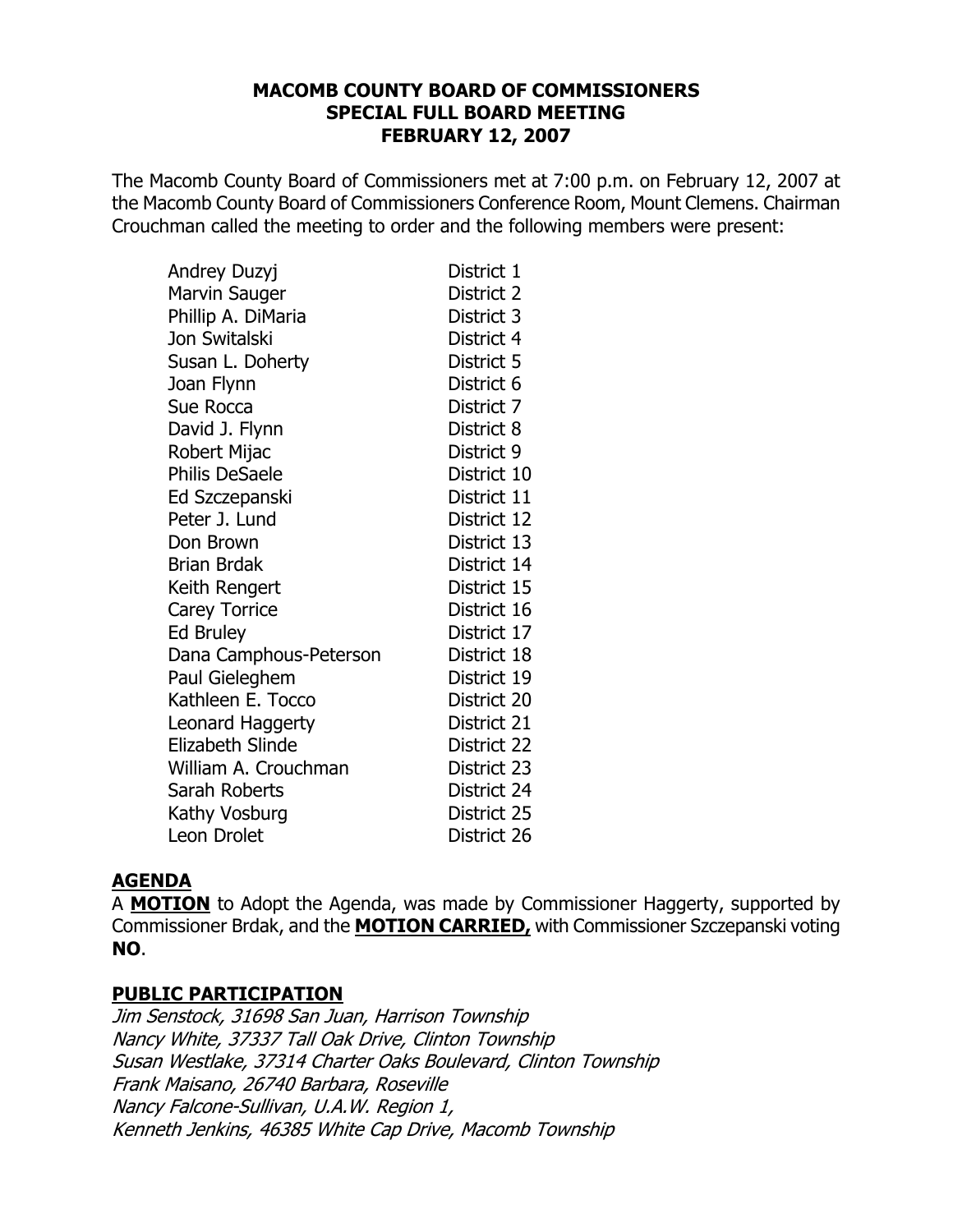Kathleen Simons, 37295 Charter Oaks Boulevard, Clinton Township Lois Hill, 15 S. Highland, Mt. Clemens Jack Doer, Detroit Illuminating, 22407 Bayview, St. Clair Shores Grace Shore, Macomb Township John Brennan, Macomb Township Supervisor (above speaker read letter of support) Dr. William Lakin, 44260 Boulder Drive, Clinton Township Melissa Trustman, 21811 California, St. Clair Shores Christine, 19 Hollywood, Mt. Clemens Daniel Bernard, Attorney, 40165 Sara Rose Drive, Clinton Township Bill Sowerby, 37860 Saddlelane, Clinton Township Nick Ciaramitaro, 19473 Candlelight, Roseville Aaron Squeo, 20211 Abram, Clinton Township Dennis Mclellan 37726 Rosebush, Sterling Heights Carl Etue, 38871 Red Oaks Drive, Clinton Township John Begin, 16184 Forest Way, Macomb Township Mary Beth Paisley, 58511 Frost Road, Lennox Donna Cangemi, President AFSCME Local 411 Tim Goodfellow, 22476 Lakeland, St. Clair Shores Adam Wit, 24834 Trombley, Spoke on behalf of the Harrison Township Supervisor Jason Murphy, Richmond Township Michael Lesich, 15201 Fairview, Fraser Randell Shafer, 21724 Woodbridge, St. Clair Shores Roland Fraschetti, 22613 Corteville Street, St. Clair Shores Melanie Davis, 14143 Pernell, Sterling Heights Dean Reynolds, 20040 White Oaks Drive, Clinton Township Alicia Baker, 75 Scott, Mt. Clemens Linda Godfry, 8938 Hensley Drive, Sterling Heights David Maguera, Attorney, 20820 Nucci Drive, Clinton Township Jerry Sieja, 12927 Docksin Drive, Sterling Heights Lillian Adams, 8155 Clay Court, Sterling Heights Ken Pearl, 38316 Santa Barbara Street, Clinton Township Dan Tolis, 43370 Devin Lane, Clinton Township Marco Lavinio, 36815 Woodingham, Clinton Township Gregory Murray, 66 Robertson, Mt. Clemens Jerald Innes, 14128 Billette Drive, Sterling Heights Sterling Kaltz, 37922 Terra Mar, Harrison Township Mike Laboone, 57248 Washington Township, President MEA Local #1 Charles Walsh, 26720 Greenleaf, Roseville Dennis, 19637 Lloyd, Macomb County Ken Reed, 4472 Morningview, Shelby Township Phil Rode, 36097 Acton Street, Clinton Township Chris Milewski, 11161 Masonic, Warren Bob Brandenburg, 17396 Delaware, Macomb Township Lenard Bruley, 38062 Seaway, Harrison Township Donald Lobsinger, 26900 Taylor, St. Clair Shores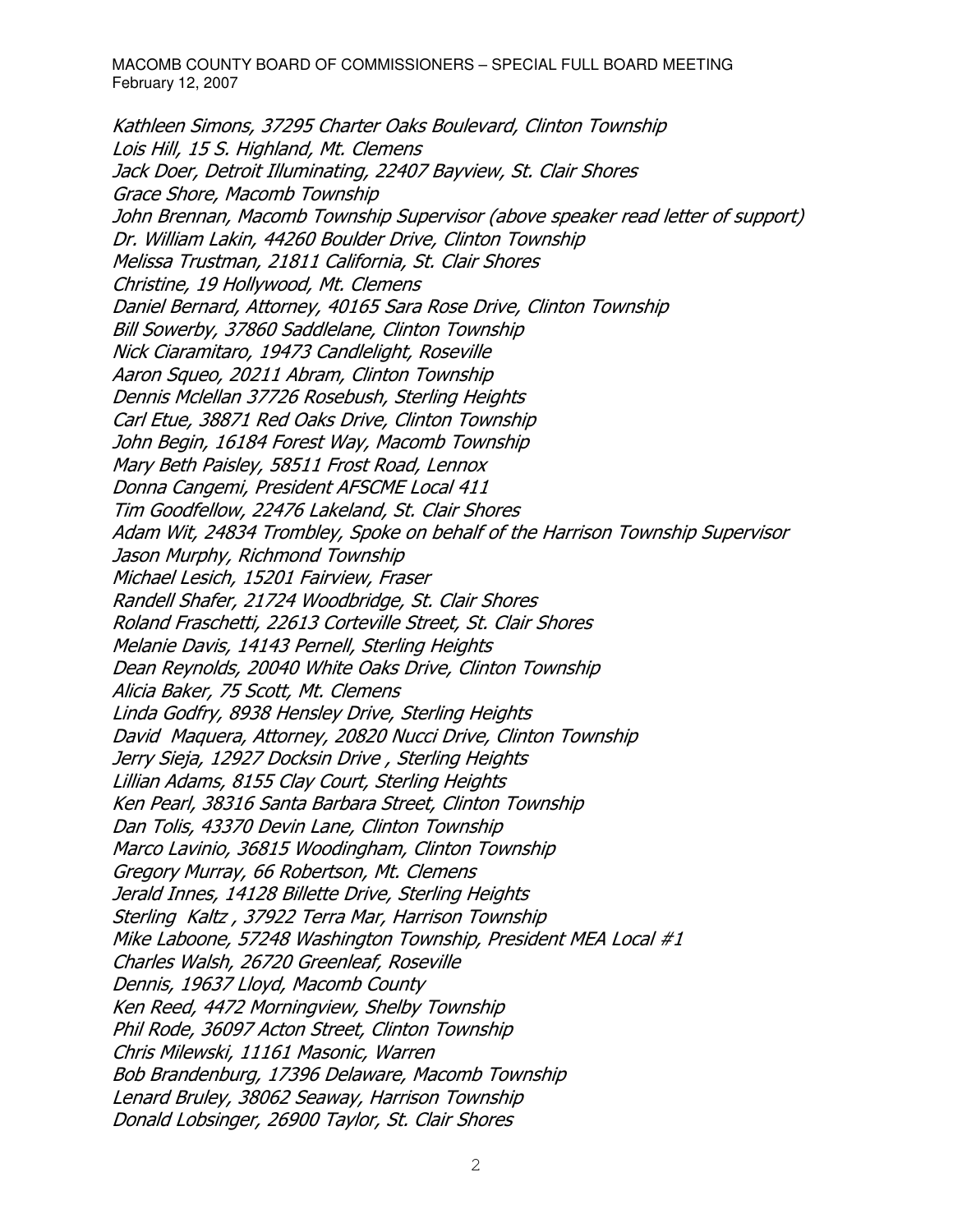#### **PURPOSE OF MEETING**

## TO ADOPT A RESOLUTION PROVIDING FOR THE SUBMISSION OF THE QUESTION OF ELECTING A CHARTER COMMISSION FOR THE PURPOSE OF FRAMING AND SUBMITTING TO THE ELECTORATE A COUNTY HOME RULE **CHARTER CREATING AN ELECTED COUNTY EXECUTIVE.** (See attached)

A MOTION WAS MADE BY COMMISSIONER BRDAK, SUPPORTED BY COMMISSIONER TOCCO, TO ADOPT A RESOLUTION PROVIDING FOR THE SUBMISSION OF THE QUESTION OF ELECTING A CHARTER COMMISSION FOR THE PURPOSE OF FRAMING AND SUBMITTING TO THE ELECTORATE A COUNTY HOME RULE CHARTER CREATING AN ELECTED COUNTY EXECUTIVE.

Commissioner Bruley indicated he moved this resolution today for accountability of our county government. For more clout for our county government and its residents so that we may compete with our neighboring counties on a level playing field. Also, so the people of Macomb County can decide the future structure of their government. He stated the supporters of this resolution are not recreating the wheel, simply trying to make the wheel move for our business community, for our residents, for those seeking jobs and for those seeking higher educational opportunities in Macomb County.

A SUBSTITUTE MOTION WAS MADE BY COMMISSIONER SLINDE, SUPPORTED BY COMMISSIONER RENGERT, TO APPROVE ENTERING INTO AN AGREEMENT WITH THE CITIZENS RESEARCH COUNCIL OF MICHIGAN TO PROVIDE A THOUGHTFUL, OBJECTIVE, INDEPENDENT ANALYSIS OF MACOMB COUNTY GOVERNMENT AS RELATED TO THE MACOMB COUNTY CURRENT GENERAL LAW FORM OF GOVERNMENT, THE MODIFICATIONS ALLOWABLE UNDER THIS FORM AS WELL AS IMPLICATIONS OF CHANGING TO A CHARTER OR UNIFIED FORM OF COUNTY GOVERNMENT. (See attached)

A **SUBSTITUTE AMENDMENT TO SUBSTITUTE MOTION** WAS MADE BY COMMISSONER BRULEY, SUPPORTED BY COMMISSIONER GIELEGHEM, TAKING THE ORIGINAL RESOLUTION AND MAKE THE FOLLOWING AMENDMENTS:

| SECTION II         | CHANGE FROM MAY 8, 2007 TO AUGUST 7, 2007 |
|--------------------|-------------------------------------------|
| <b>SECTION III</b> | CHANGE FROM MAY 8, 2007 TO AUGUST 7, 2007 |
| <b>SECTION V</b>   | CHANGE AUGUST 7, 2007 TO NOVEMBER 6, 2007 |
| <b>SECTION VI</b>  | CHANGE MARCH 13, 2007 TO MAY 8, 2007      |
|                    | CHANGE MARCH 6, 2007 TO MAY 1, 2007       |

A lengthy discussion ensued.

## ROLL CALLVOTE ON SUBSTITUTE AMENDMENT TO SUBSTITUTE MOTION

|                          | <b>YES NO</b> |   |
|--------------------------|---------------|---|
| <b>BRDAK</b>             | x             |   |
| <b>BROWN</b>             |               | X |
| <b>BRULEY</b>            | X             |   |
| <b>CAMPHOUS-PETERSON</b> |               | x |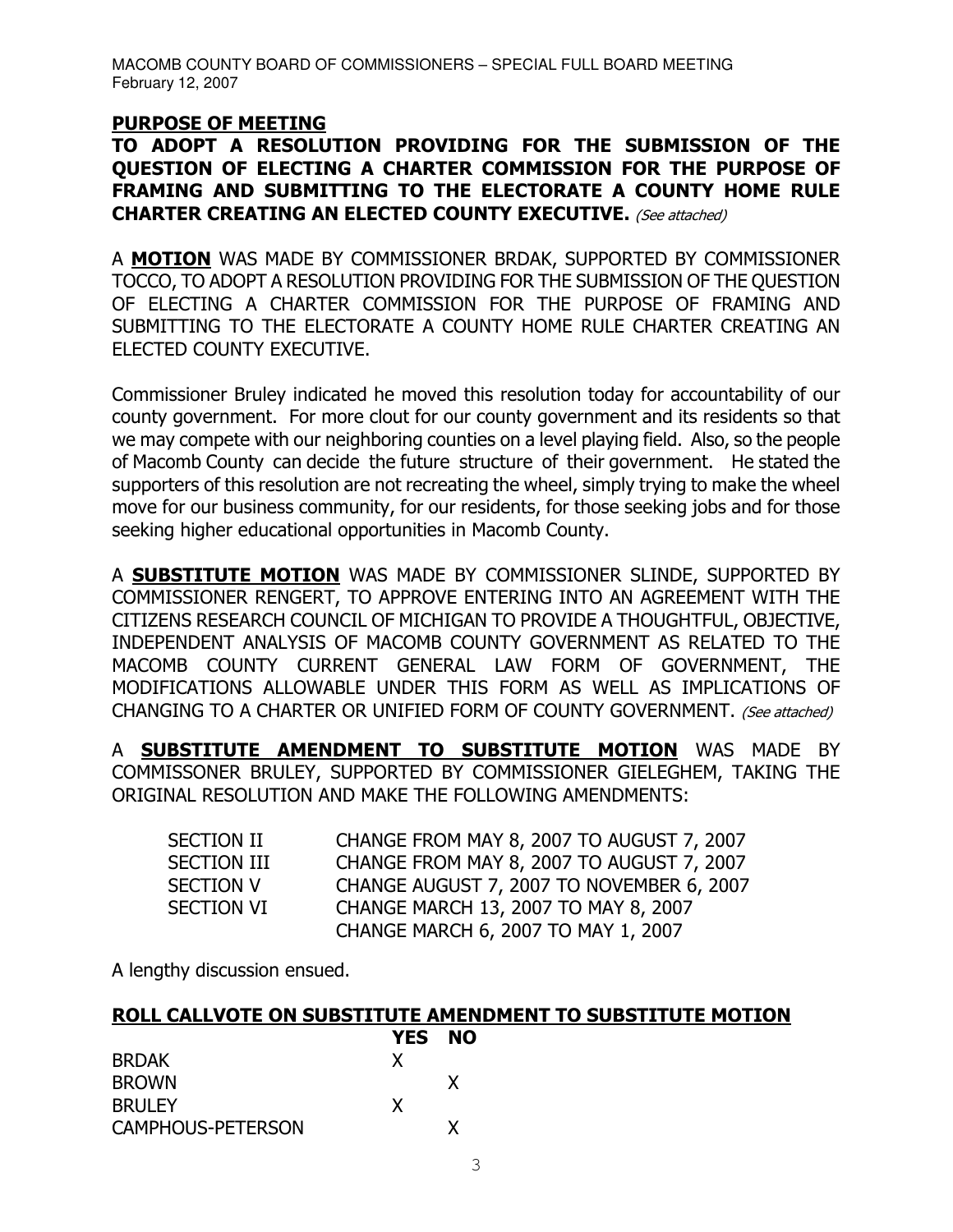|                    | YES | NO |
|--------------------|-----|----|
| <b>CROUCHMAN</b>   |     | Χ  |
| <b>DESAELE</b>     |     | Χ  |
| DI MARIA           |     | X  |
| <b>DOHERTY</b>     |     | X  |
| <b>DROLET</b>      |     | X  |
| <b>DUZYJ</b>       |     | X  |
| FLYNN, D.          | Χ   |    |
| FLYNN, J.          |     | χ  |
| <b>GIELEGHEM</b>   | Χ   |    |
| <b>HAGGERTY</b>    |     | Χ  |
| <b>LUND</b>        |     | X  |
| <b>MIJAC</b>       | X   |    |
| <b>RENGERT</b>     |     | Χ  |
| <b>ROBERTS</b>     | X   |    |
| <b>ROCCA</b>       |     | Χ  |
| <b>SAUGER</b>      |     | X  |
| <b>SLINDE</b>      |     | X  |
| <b>SWITALSKI</b>   | Χ   |    |
| <b>SZCZEPANSKI</b> |     | Χ  |
| <b>TOCCO</b>       | χ   |    |
| <b>TORRICE</b>     | Χ   |    |
| <b>VOSBURG</b>     |     | Χ  |
| <b>TOTAL</b>       | 17  | 9  |

## **THE MOTION FAILS.**

Commissioner Brdak requested ruling on the germaneness of this substitute motion. The intention of this meeting was to vote on a ballot proposal to be put forth to the voters. The substitute motion is clearly requesting a study and that was not the purpose of this meeting.

George Brumbaugh explained and indicated it is a proper motion.

Chairman Crouchman stated that is his ruling.

**CHALLENGE THE CHAIR** was made by Commissioner Brdak.

#### **ROLL CALL ON CHALLENGE (YES SUPPORTS CHALLENGE/NO SUPPORTS CHAIRMAN)** VES NO

|                          | YES | NC |
|--------------------------|-----|----|
| <b>BRDAK</b>             | X   |    |
| <b>BROWN</b>             |     | X  |
| <b>BRULEY</b>            | X   |    |
| <b>CAMPHOUS-PETERSON</b> |     | X  |
| <b>CROUCHMAN</b>         |     | X  |
| <b>DESAELE</b>           |     | X  |
| DI MARIA                 |     | X  |
|                          |     |    |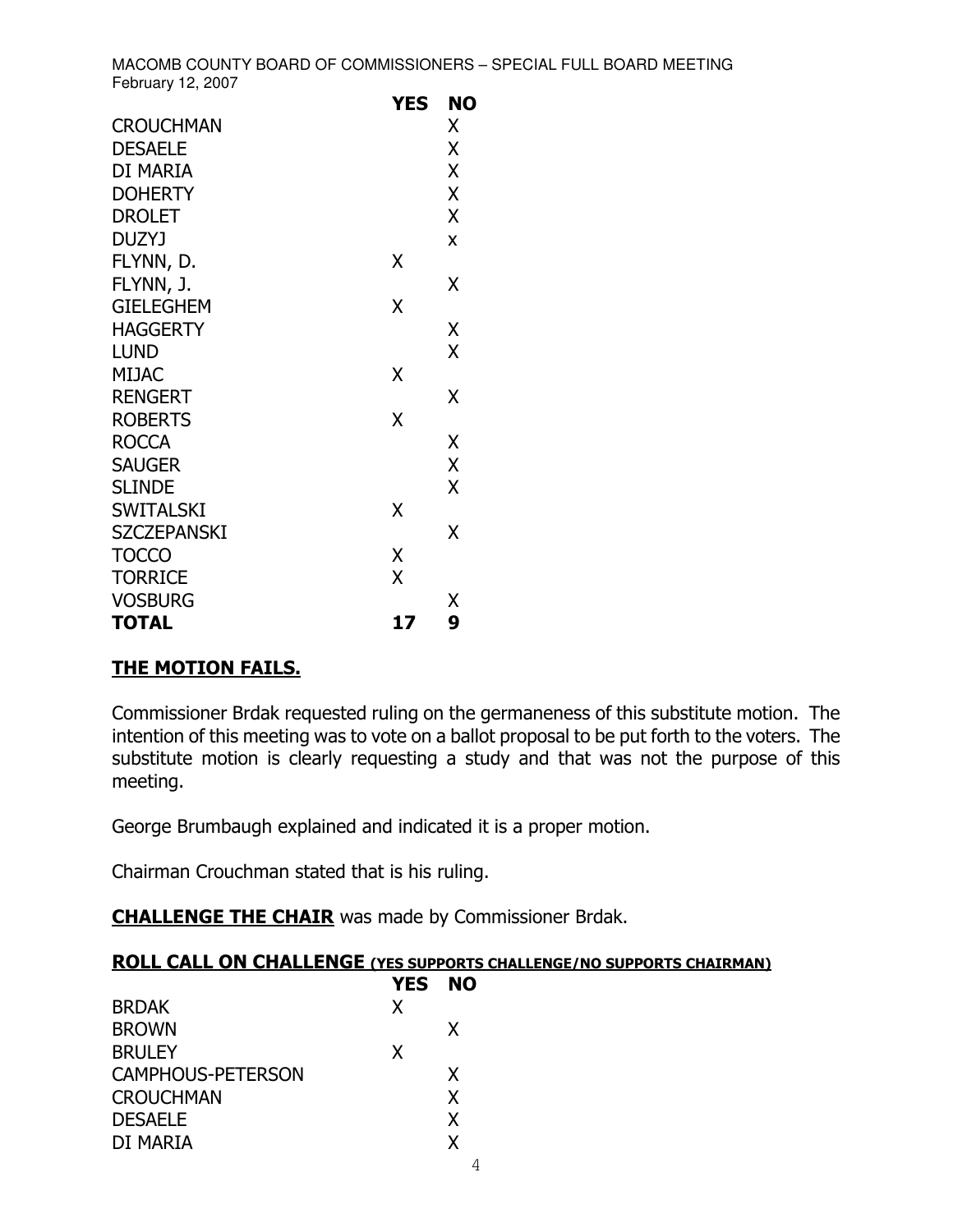|                    | YES | NO |
|--------------------|-----|----|
| <b>DOHERTY</b>     |     | Χ  |
| <b>DROLET</b>      |     | X  |
| <b>DUZYJ</b>       |     | X  |
| FLYNN, D.          | Χ   |    |
| FLYNN, J.          |     | Χ  |
| <b>GIELEGHEM</b>   | X   |    |
| <b>HAGGERTY</b>    |     | Χ  |
| <b>LUND</b>        |     | X  |
| <b>MIJAC</b>       | Χ   |    |
| <b>RENGERT</b>     |     | Χ  |
| <b>ROBERTS</b>     | Χ   |    |
| <b>ROCCA</b>       |     | X  |
| <b>SAUGER</b>      |     | X  |
| <b>SLINDE</b>      |     | X  |
| <b>SWITALSKI</b>   | X   |    |
| <b>SZCZEPANSKI</b> |     | X  |
| <b>TOCCO</b>       | Χ   |    |
| <b>TORRICE</b>     | X   |    |
| <b>VOSBURG</b>     |     | Χ  |
| <b>TOTAL</b>       | 9   | 17 |

## THE CHALLENGE OF THE CHAIR FAILS.

The discussion continued.

## **ROLL CALL VOTE ON SUBSTITUTE MOTION**

|                          | <b>YES</b> | <b>NO</b> |
|--------------------------|------------|-----------|
| <b>BRDAK</b>             |            | X         |
| <b>BROWN</b>             | χ          |           |
| <b>BRULEY</b>            |            | x         |
| <b>CAMPHOUS-PETERSON</b> | X          |           |
| <b>CROUCHMAN</b>         | X          |           |
| <b>DESAELE</b>           | X          |           |
| DI MARIA                 | X          |           |
| <b>DOHERTY</b>           | X          |           |
| <b>DROLET</b>            | X          |           |
| DUZYJ                    | X          |           |
| FLYNN, D.                |            | x         |
| FLYNN, J.                | χ          |           |
| <b>GIELEGHEM</b>         |            | X         |
| <b>HAGGERTY</b>          | X          |           |
| <b>LUND</b>              | X          |           |
| <b>MIJAC</b>             |            | X         |
| <b>RENGERT</b>           | χ          |           |
| <b>ROBERTS</b>           |            | x         |
| <b>ROCCA</b>             | χ          |           |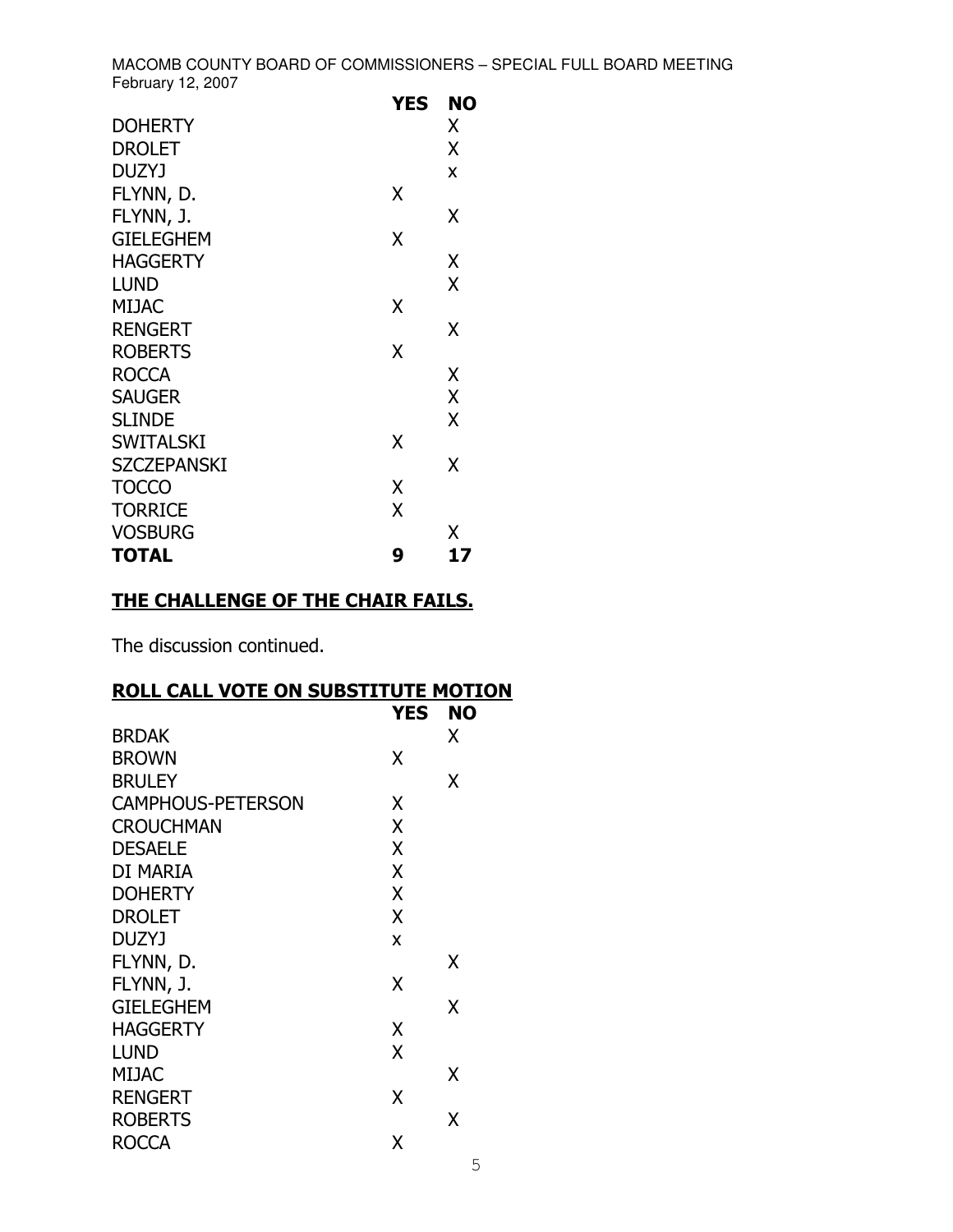|                    | <b>YES</b>  | <b>NO</b> |
|--------------------|-------------|-----------|
| <b>SAUGER</b>      | X           |           |
| <b>SLINDE</b>      | X           |           |
| <b>SWITALSKI</b>   | <b>PASS</b> |           |
| <b>SZCZEPANSKI</b> | X           |           |
| <b>TOCCO</b>       |             | X         |
| <b>TORRICE</b>     |             | X         |
| <b>VOSBURG</b>     | X           |           |
| <b>SWITALSKI</b>   |             | X         |
| <b>TOTAL</b>       | 17          | 9         |

## THE SUBSTITUTED MOTION PASSES.

# **ROLL CALL VOTE**

|                          | <b>YES</b> | <b>NO</b> |
|--------------------------|------------|-----------|
| <b>BRDAK</b>             |            | X         |
| <b>BROWN</b>             | χ          |           |
| <b>BRULEY</b>            |            | χ         |
| <b>CAMPHOUS-PETERSON</b> | χ          |           |
| <b>CROUCHMAN</b>         | X          |           |
| <b>DESAELE</b>           | X          |           |
| DI MARIA                 | X          |           |
| <b>DOHERTY</b>           | X          |           |
| <b>DROLET</b>            | X          |           |
| <b>DUZYJ</b>             | X          |           |
| FLYNN, D.                |            | χ         |
| FLYNN, J.                | χ          |           |
| <b>GIELEGHEM</b>         |            | X         |
| <b>HAGGERTY</b>          | Χ          |           |
| <b>LUND</b>              | X          |           |
| <b>MIJAC</b>             |            | X         |
| <b>RENGERT</b>           | χ          |           |
| <b>ROBERTS</b>           |            | X         |
| <b>ROCCA</b>             | Χ          |           |
| <b>SAUGER</b>            | X          |           |
| <b>SLINDE</b>            | X          |           |
| <b>SWITALSKI</b>         |            | X         |
| <b>SZCZEPANSKI</b>       | X          |           |
| <b>TOCCO</b>             |            | Χ         |
| <b>TORRICE</b>           |            | X         |
| <b>VOSBURG</b>           | Χ          |           |
| <b>TOTAL</b>             | 17         | 9         |

### THE SUBSTITUTED MOTION PASSES.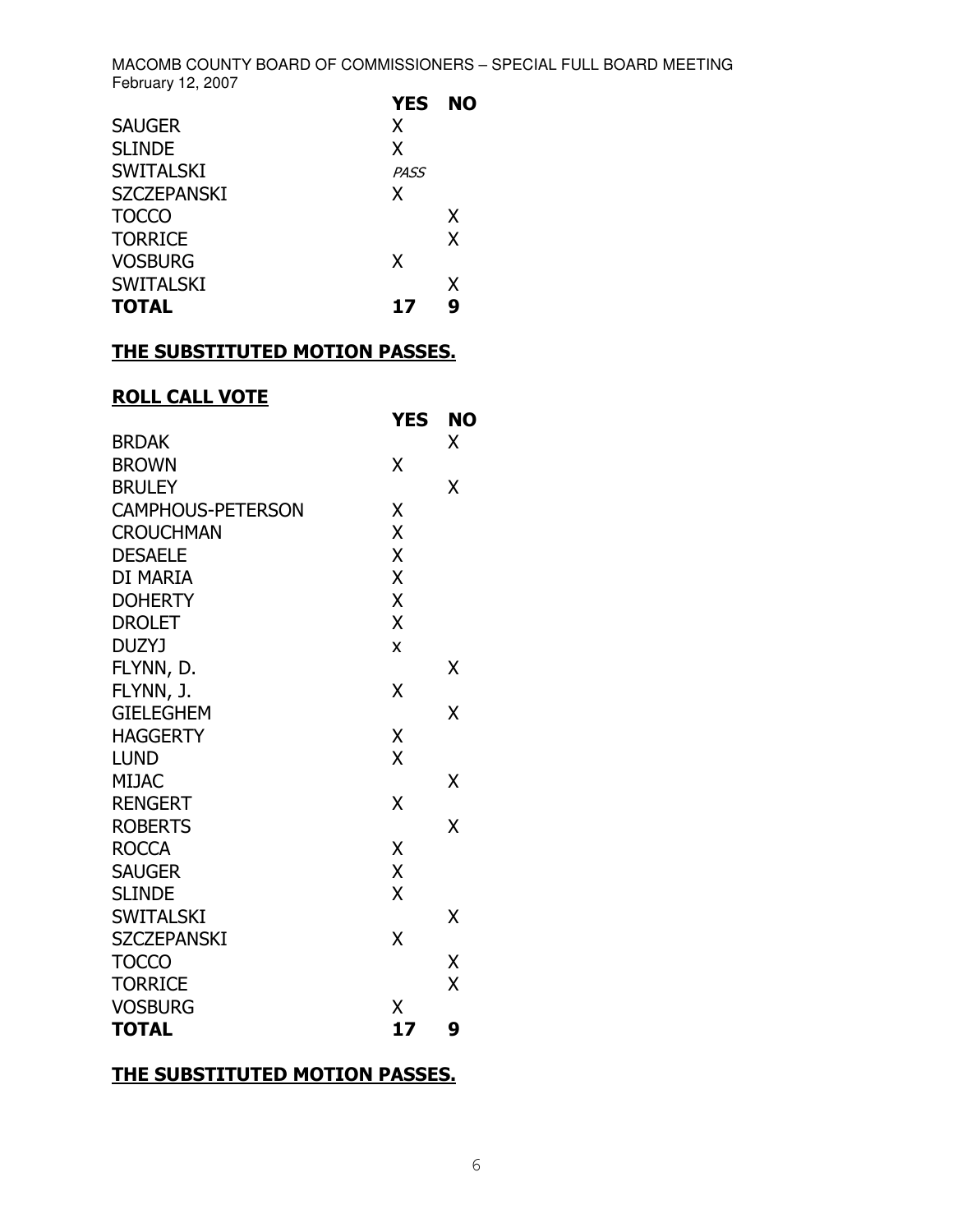#### **NEW BUSINESS**

Commissioner Sauger asked the board and public all work together with Chairman Crouchman.

Commissioner Flynn thanked the residents who came tonight but indicated the board of commissioners has 885,000 people in Macomb County that they represent not just those who came tonight.

Commissioner Bruley thanked the chairman and corporation counsel for their openness.

# **PUBLIC PARTICIPATION**

Linda Godfry, 8938 Hensley Drive, Sterling Heights Kenneth DeCook, Holmes Road, Armada Jack Doer, Detroit Illuminating, 22407 Bayview, St. Clair Shores Donald Lobsinger, 26900 Taylor, St. Clair Shores

## **ROLL CALL ATTENDANCE**

| Andrey Duzyj            | District 1  |
|-------------------------|-------------|
| Marvin Sauger           | District 2  |
| Phillip A. DiMaria      | District 3  |
| Jon Switalski           | District 4  |
| Susan L. Doherty        | District 5  |
| Joan Flynn              | District 6  |
| Sue Rocca               | District 7  |
| David J. Flynn          | District 8  |
| Robert Mijac            | District 9  |
| <b>Philis DeSaele</b>   | District 10 |
| Ed Szczepanski          | District 11 |
| Peter J. Lund           | District 12 |
| Don Brown               | District 13 |
| <b>Brian Brdak</b>      | District 14 |
| Keith Rengert           | District 15 |
| <b>Carey Torrice</b>    | District 16 |
| <b>Ed Bruley</b>        | District 17 |
| Dana Camphous-Peterson  | District 18 |
| Paul Gieleghem          | District 19 |
| Kathleen E. Tocco       | District 20 |
| Leonard Haggerty        | District 21 |
| <b>Elizabeth Slinde</b> | District 22 |
| William A. Crouchman    | District 23 |
| Sarah Roberts           | District 24 |
| Kathy Vosburg           | District 25 |
| Leon Drolet             | District 26 |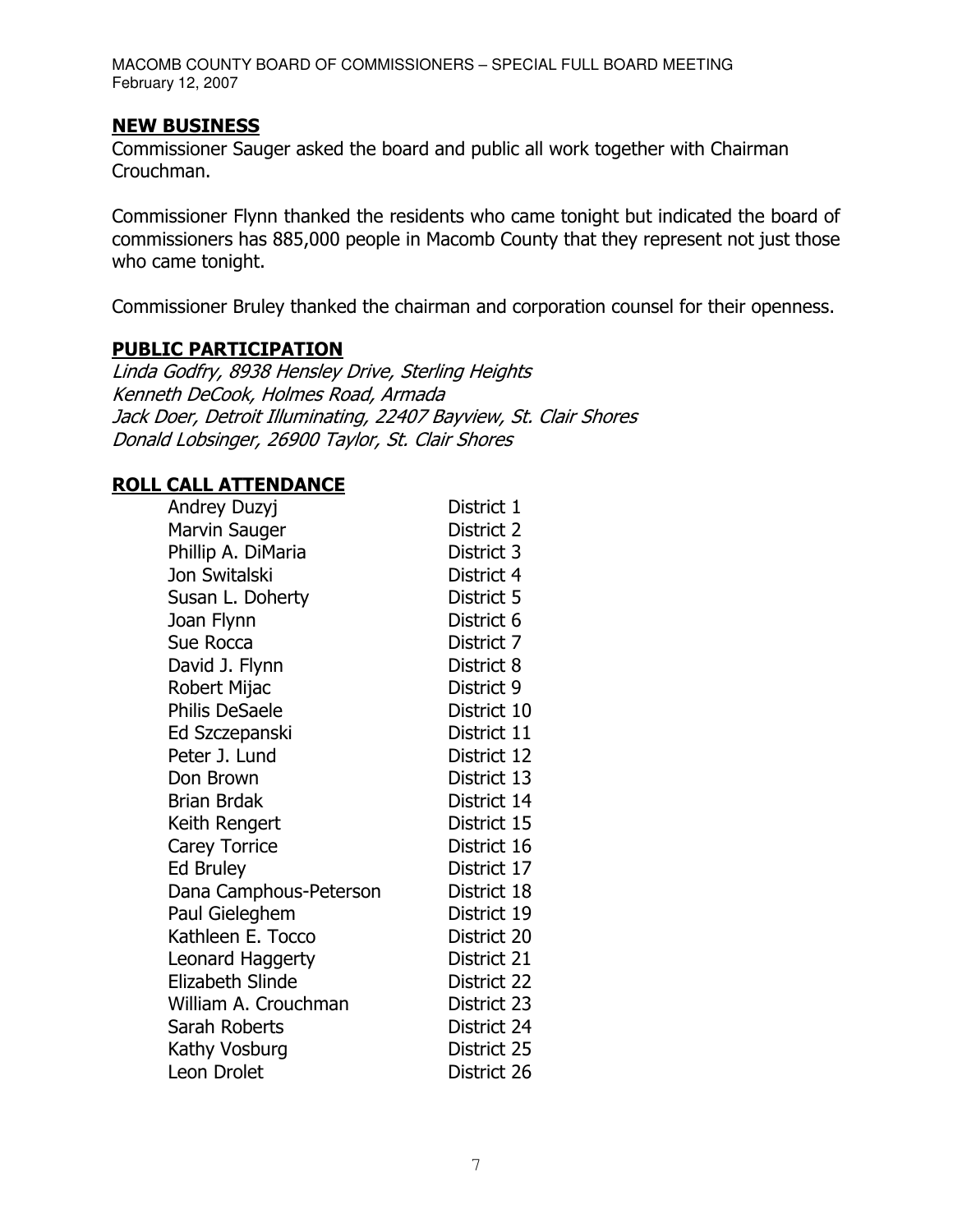# **ADJOURNMENT**

A MOTION to adjourn was made by Commissioner Duzyj, supported by Commissioner Szczepanski, and the **MOTION CARRIED.** 

Chairman Crouchman adjourned the meeting at 10:55 p.m., until the call of the Chair.

William Crouchman, Chairman Carmella Sabaugh, Clerk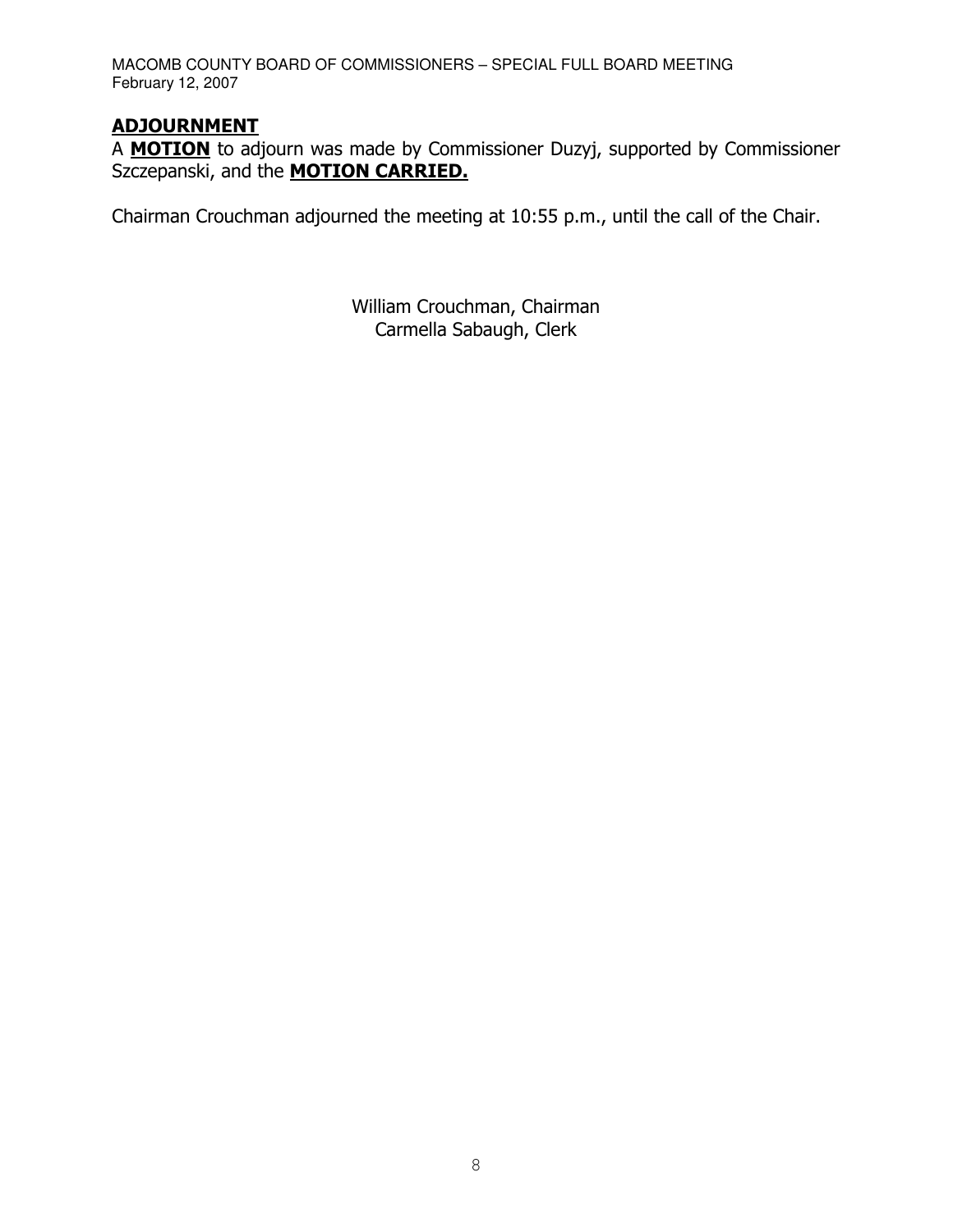## A RESOLUTION PROVIDING FOR THE SUBMISSION OF THE QUESTION OF ELECTING A CHARTER COMMISSION FOR THE PURPOSE OF FRAMING AND SUBMITTING TO THE ELECTORATE A COUNTY HOME RULE CHARTER CREATING AN ELECTED COUNTY EXECUTIVE

#### (PURPOSE OF MEETING)

WHEREAS, Public Act 293 of 1966, as amended, authorizes the Board of Commissioners to adopt a Resolution providing for the submission of the question of electing a Charter Commission for the purpose of framing and submitting to the electorate a County Home Rule Charter, under the Constitution and laws of Michigan.

NOW THEREFORE, Be It Resolved By the Macomb County Board of Commissioners as follows:

 $\bf I$ 

That the Macomb County Board of Commissioners hereby adopts this Resolution in order to put forward the question of electing a Charter Commission for the purpose of framing and submitting to the electorate a County Home Rule Charter, under the Constitution and laws of Michigan.

#### $\mathbf{II}$

Be It Further Resolved that the question of electing a Charter Commission be submitted to the qualified electorate on May 8, 2007.

#### $III$

Be It Further Resolved that the primary election for the office of Charter Commissioner shall also be held on May 8, 2007.

#### **IV**

Be It Further Resolved that each Charter Commissioner shall be elected from districts established by the County Apportionment Commission as provided by law.

#### $\vee$

Be It Further Resolved that, if the question of electing a Charter Commission receives

sufficient affirmative votes, the date for the election of Charter Commissioner shall be August 7, 2007.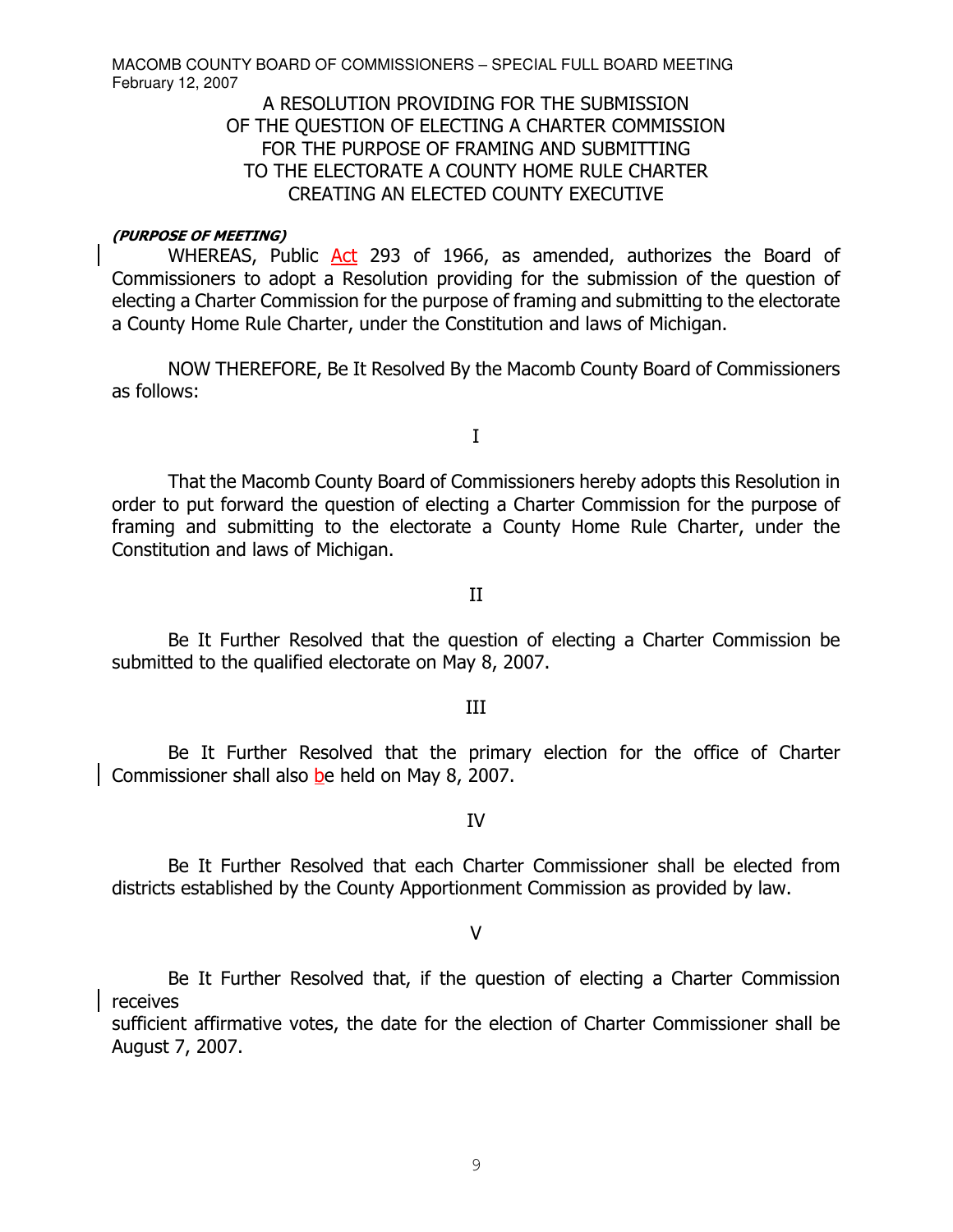#### $VI$

Be It Further Resolved that the election of a Charter Commission shall be a partisan election and candidates shall be nominated by petition filed with the County Clerk on or before 4:00 p.m. on March 13, 2007, which shall be signed by a number of qualified and registered electors residing within the candidate's district, equal to not less than 1% nor more than 4% of the number of votes cast in the candidate's district by such party for the office of Secretary of State at the last general election in which a Secretary of State was elected or by paying a filing fee of \$100.00 to the County Clerk on or before 4:00 p.m. on March 6, 2007.

#### $VII$

Be It Further Resolved that a candidate for election to the office of Charter Commissioner shall have been a qualified elector in the candidate's district for not less than 6 months.

#### $VIII$

Be It Further Resolved that Macomb County shall pay the costs of the elections required by this Resolution in cities and townships where no elections are otherwise scheduled to occur on the dates set forth in this Resolution<u>.</u>

## $IX$

Be It Further Resolved that a copy of this Resolution be forthwith delivered to each member of the County Apportionment Commission and that they immediately proceed with the establishment of Charter Commission Districts as provided by statute.